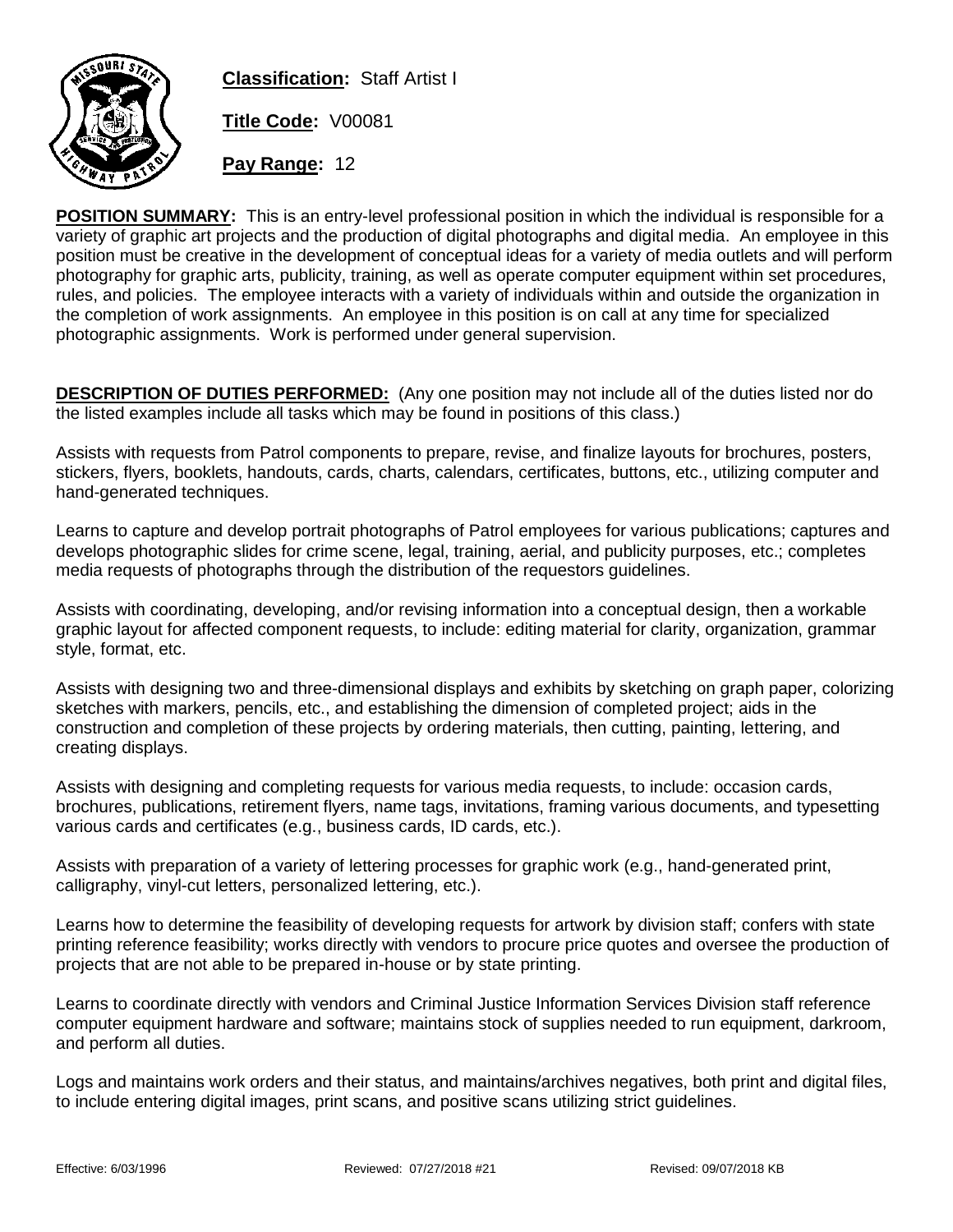## **Classification:** Staff Artist I **Page 2**

Assists in maintaining a list of pending projects and keeps supervisor apprised of work, to include: monthly/annual reports of all work completed, prioritization of projects according to date received, rush and/or special requests, etc.

Learns to operate and maintain a variety of artist's tools, (e.g., pencils, markers, acrylic and tempera paint, pen, ink, x-acto knife, box knife, paper cutter, scissors, ruler, t-square, light board, framing gun, pica ruler, opaque pen, hole puncher, compass, protractor, templates, glues, tape, proportion wheel, burnisher, etc.) and photography, and computer equipment (e.g., studio lights, camera bodies, lenses, artificial lighting, light meters, film and print scanners, small and large format printers, personal computer, printers, telephone, fax machine, scanner, and poster printers, etc.).

Learns to develops routine correspondence from general instruction and serve as the Division Secretary backup, as needed.

Prepares completed packages for distribution/mailing, as well as orders and maintains all photographic supplies.

Assists with photographing artist's drawings, layouts, and written documents to make off-set printing press plate stencils; enlarges color photographs using computer-imaging processing; as well as color separations for pre-press settings for publications of photographs.

Learns to complete laser engraving requests for all materials including granite, plastic, acrylic, metal, and wood, to include making proper laser adjustments for each type of material.

Assists with performing routine maintenance on laser engraver, as well as routine camera and photographic equipment maintenance.

Performs other related duties as assigned.

**REQUIRED KNOWLEDGE, SKILLS, AND ABILITIES:** Knowledge of current graphic art methods and the general principles of lay-out and design.

Knowledge of the principles and techniques of computer graphics.

Knowledge of the various kinds of paper, ink, color matching systems, and chemicals used in duplicating work.

Knowledge of preparation of artwork for printing and printing press production.

Knowledge of color harmony and lettering techniques.

Knowledge of the basic skills of the qualities and adaptability of the various photographic equipment and materials utilized.

Knowledge of the standard practices of still photography, including posing of subjects, exposure and ability to download digital files.

Knowledge of proper lighting and layouts to produce excellent quality proofs.

Knowledge of the basic procedures involved in digital imaging using the latest Adobe Design Suite Program, Corel Draw Graphic Suite Programs, Microsoft Office, Content Manager, and PhotoGrav Programs in the Windows platform.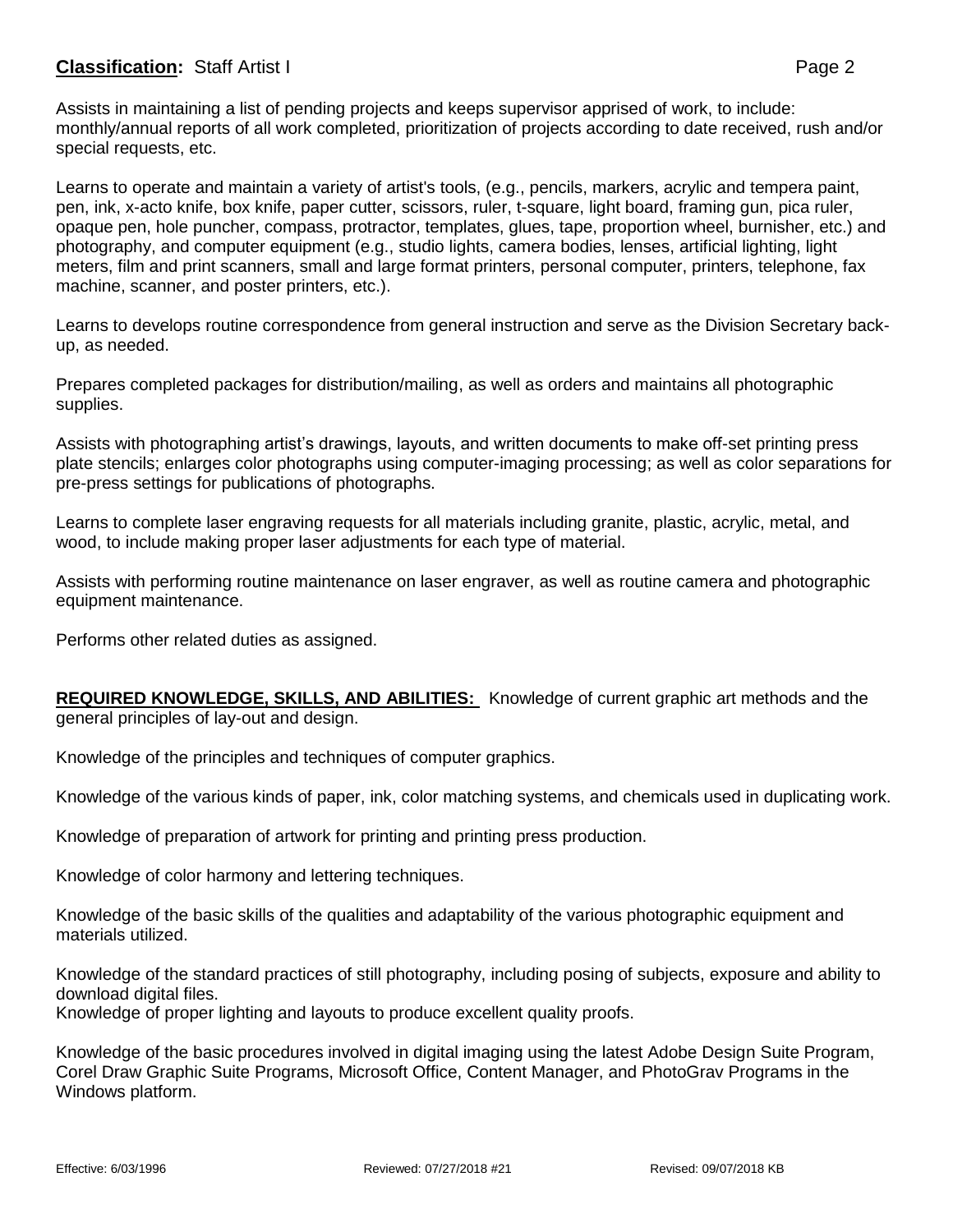## **Classification:** Staff Artist I **Page 3**

Ability to utilize or learn to utilize a variety of computer software packages for both PC and MAC (e.g., Acrobate Pro, Adobe Creative Suite CS4, Indesign, Photoshop, Illustrator, Pagemaker, CorelDraw, MS Word, Excel, PowerPoint, Desk Scan, etc.).

Ability to use lights, photographic filters, cameras, light meters, diffusers, radio transmitters, and other photographic equipment.

Ability to take quality photographic exposures under extreme variances of lighting conditions.

Ability to deal with internal and external computer staff in a professional and effective manner to expedite resolution of hardware and software problems.

Ability to work closely with requesting source in the preparation, revision, and final publication of graphic art projects.

Ability to develop conceptual formats with limited information and direction.

Ability to prepare graphic art projects utilizing a variety of lettering techniques.

Ability to use artist's tools and office equipment as detailed in the description of duties.

Ability to learn how to make decisions about the feasibility of in-house versus outside art projects and correctly pursues the completion of subcontracted work.

Ability to learn assigned clerical tasks within a reasonable time, to adhere to prescribed routines, and to develop some skill in the operation of office equipment.

Ability to transport and assemble photographic equipment as required.

Ability to perform minor, routine maintenance on cameras, laser engraver, scanners, printers, and other photographic equipment.

Ability to photograph subject matter in accordance with the directions received.

Ability to accurately maintain work records and generate statistics as requested.

Ability to handle several projects simultaneously and complete work with differing demands in an efficient and timely manner.

Ability to scan original negatives and prints for archiving, storing originals in archival materials.

Ability to enter images into archival software for later use, such as distribution.

Ability to create presentations for lectures in training of photographic equipment.

Ability to interpret color for purpose of color balance in originals and reproductions.

Ability to take aerial photographs, when necessary.

Ability to analyze statistical data and translate into graphic form.

Ability to design, construct or oversee the construction of, and set up exhibits and displays.